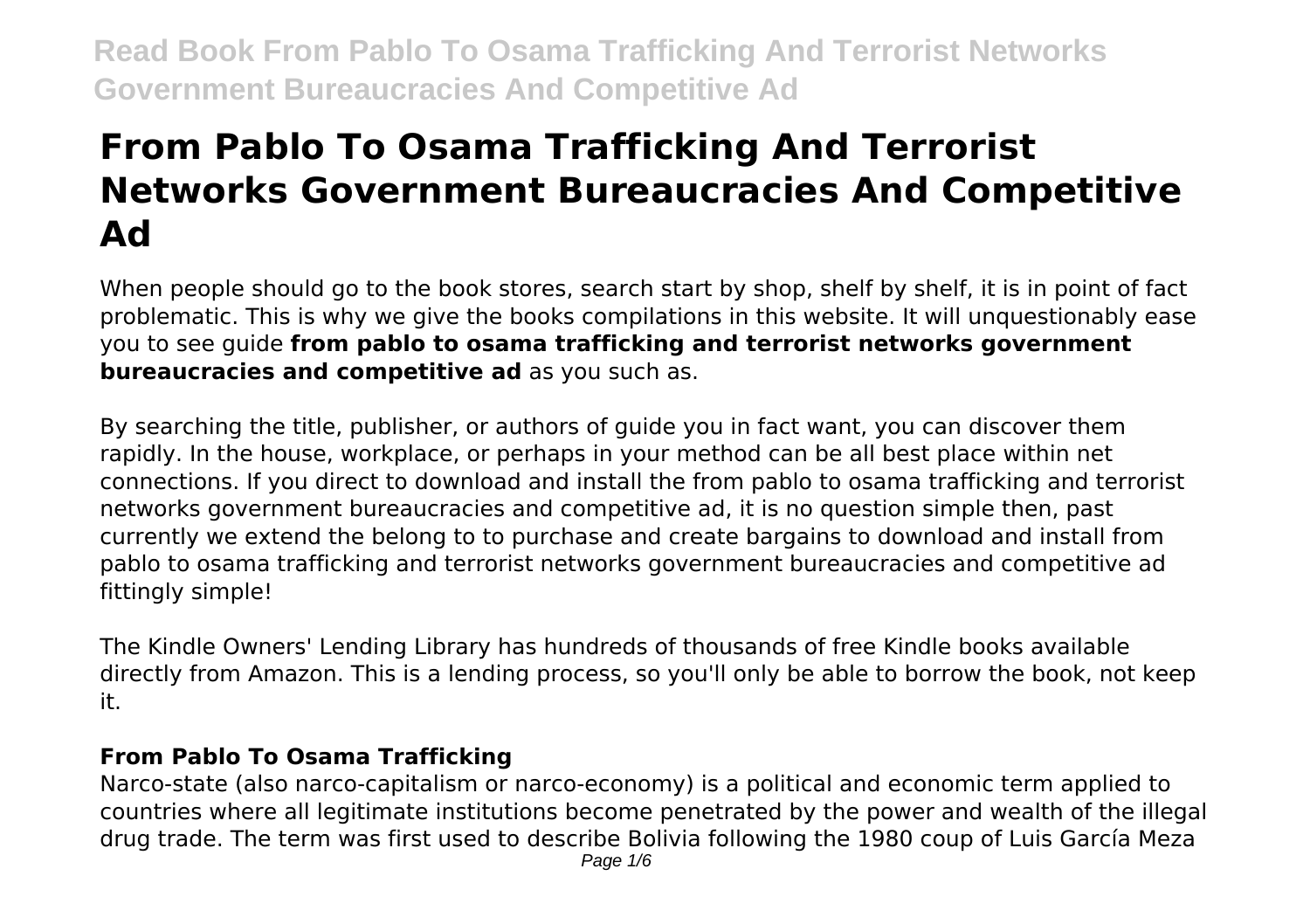which was seen to be primarily financed with the help of narcotics traffickers.

### **Narco-state - Wikipedia**

Ghislaine Maxwell co-conspirator list is out. LIST OF KNOWN NAMES CONNECTED TO SATANIC CULTS / PEDOPHILIA / CHILD-TRAFFICKING IN AMERICA: Hillary Clinton Bill Clinton George Nader (Businessman) Huma Aberdin Laura Silsby Rachel Chandler Jeffrey Epstein Ghislaine Maxwell John Podesta Michael Podesta James Alefantis…

### **LIST OF KNOWN NAMES CONNECTED TO SATANIC CULTS/ PEDOPHILIA ...**

In 2011, after the death of terrorist Osama Bin Laden, El Chapo Guzmán would become the most wanted man on the planet. ¿How did El Chapo Guzman get the drug into the United States? The Chapo used a lot of means to transport the drug, he did it through fishing boats, speedboats, submarines, cars, cargo planes. He even dug a 20-meter-deep ...

### **El Chapo Guzman: EVERYTHING About His Life - January 2022**

Dawood Ibrahim Kaskar is an Indian crime and drug lord who leads the notorious D-Company syndicate in India. Dawood's organization oversees everything from assassinations to drug trafficking. He is believed to be responsible for the 1993 Mumbai Bombings and he known to be a close associate with al-Queda and even Osama bin Laden when he was alive.

### **The 10 Richest Drug Lords of All-Time - Worthly**

1. Pablo Escobar: Estimated Net worth \$30 Billion. Pablo Escobar is the richest drug lord in history. Escobar, dubbed "The King of Cocaine," is the wealthiest criminal in history, with an estimated net worth of US\$30 billion at the time of his death which is equivalent to \$64 billion in 2021.

### **10 Richest Drug Lords in History and Their Net Worth**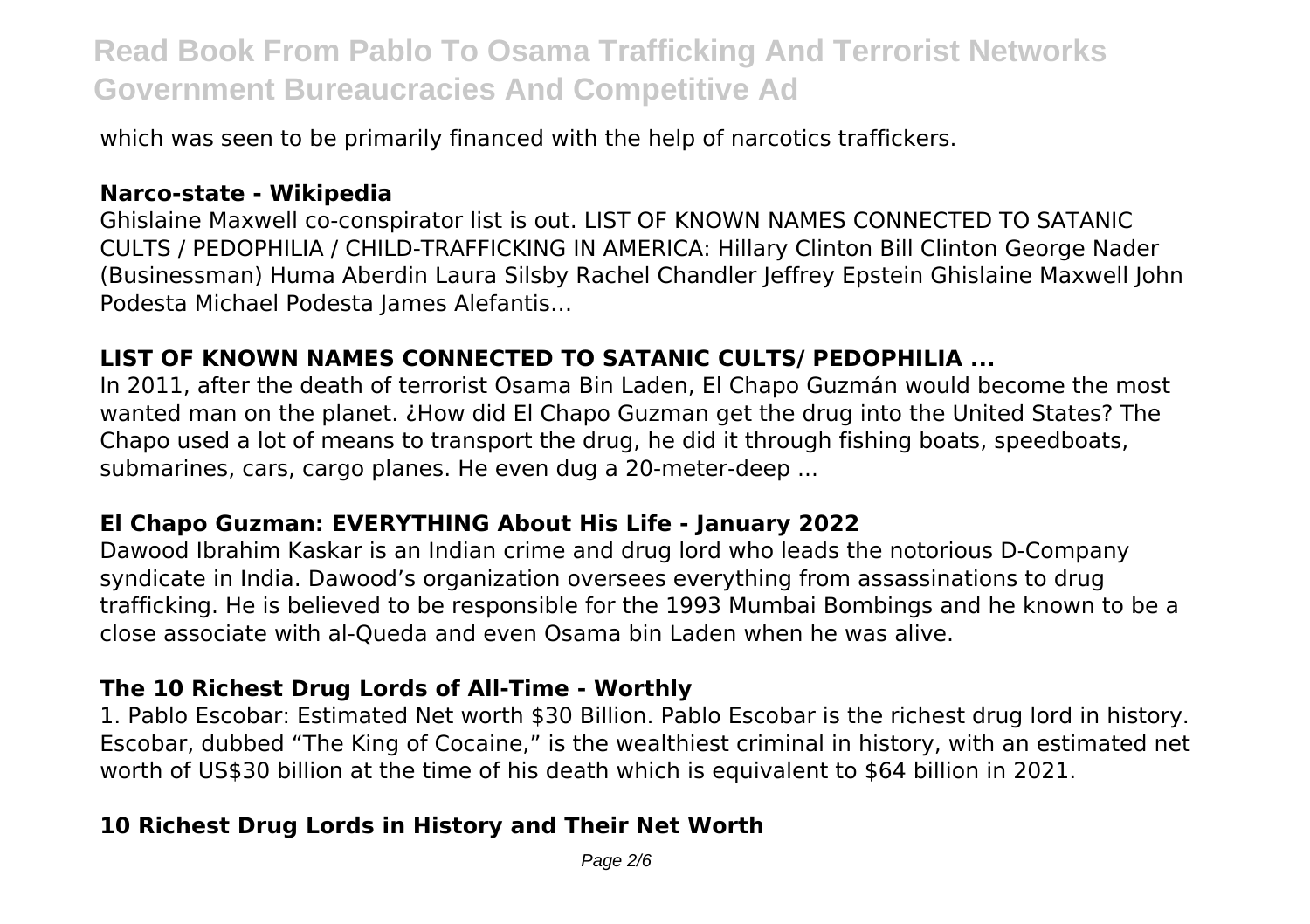Jul 02, 2018 · Pablo Escobar, the head of the Medellin cartel in Columbia, was one of most powerful, dangerous and rich drug lords in history. Thereupon, if you don't want to end up your life being murdered, avoid any connections with the mafia in your life. com. Postado há 21st January 2015 por isabebe.

### **Most dangerous mafias in the world - dirkhoogenraadstraat.nl**

James Joseph "Whitey" Bulger Jr. (/ ˈ b ʌ l dʒ ər /; September 3, 1929 – October 30, 2018) was an American organized crime boss and FBI informant who led the Winter Hill Gang in the Winter Hill neighborhood of Somerville, Massachusetts, a city directly northwest of Boston. On December 23, 1994, Bulger fled the Boston area and went into hiding after his former FBI handler, John Connolly ...

### **Whitey Bulger - Wikipedia**

Osama Bin Laden, former leader of the international terrorist organization Al Qaeda, had orchestrated the September 11 attacks on New York's World Trade Center, among others. The attacks led to the U.S.'s War on Terror, and Laden was eventually tracked down and killed in Abbottabad, Pakistan, in 2011.

### **List of Most Notorious Criminals - Famous People**

A widely circulated internet report claiming the FBI categorized and ranked criminals according to their zodiac signs has been debunked.. But what the suits failed to provide, I am here to deliver.

### **Most dangerous zodiac signs, ranked from least to most**

Dr Osama El-Zubir. Research Associate +44 (0) 191 208 6783. Mail. Dr Julien Eng. Post-Doctoral Research Assistant. ... Pablo Rojas Martinez. Marie Sklodowska-Curie Fellow. Alexandra Rotariu. Dr Frances Rowe. ... Slavery & Human Trafficking Statement;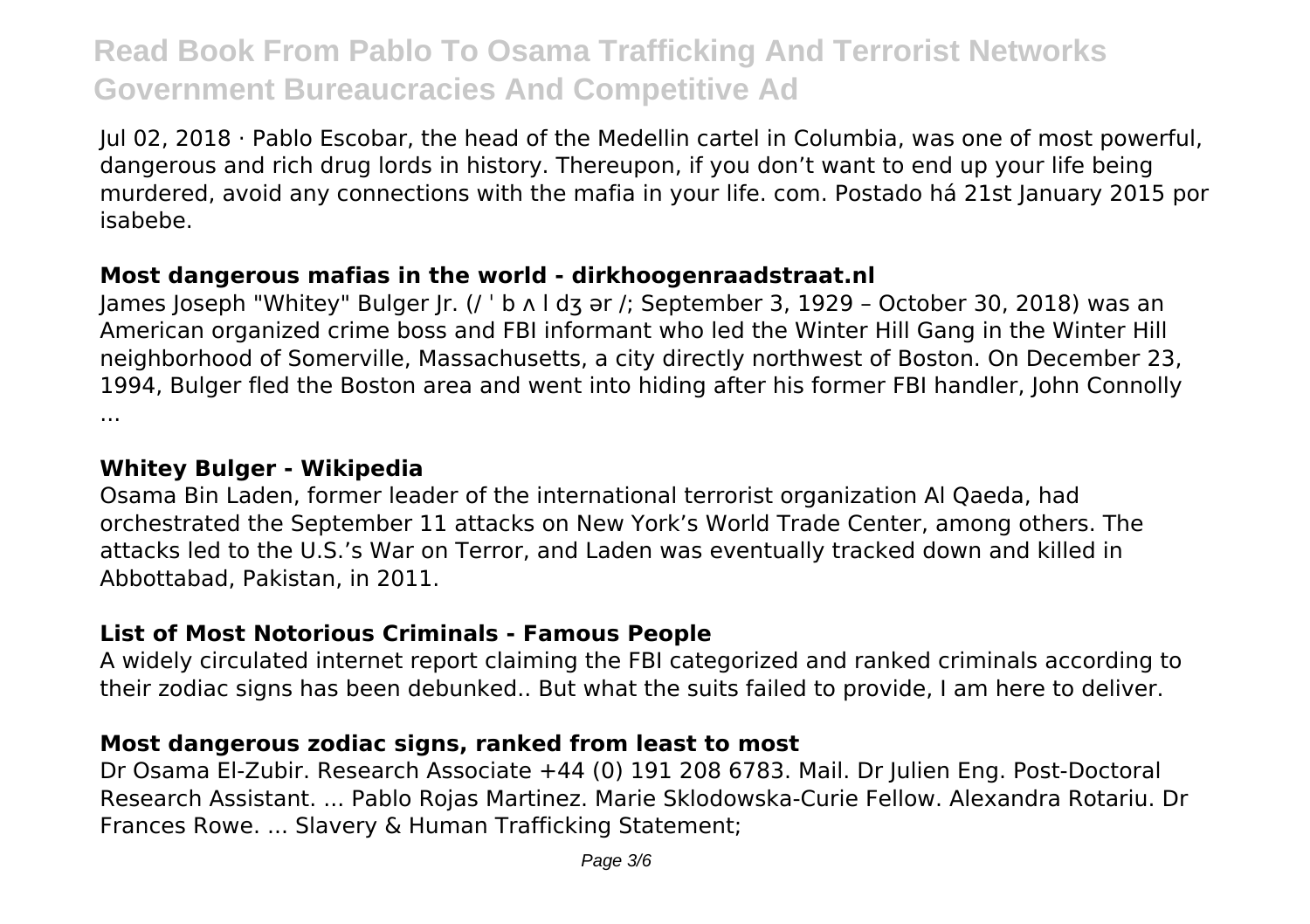### **Our People - School of Natural and Environmental Sciences ...**

Dr Osama Abushafa. Research Associate. Dr Kabita Adhikari. Lecturer in Signal Processing and Machine Learning ... Dr Pablo Docampo. Senior Lecturer in Physics +44 (0) 191 20 88421. Mail. ... Slavery & Human Trafficking Statement; Twitter Facebook Instagram.

### **Our People - School of Engineering - Newcastle University**

Historia Antecedentes. Los orígenes del grupo se remontan a la región de Urabá, [53] un golfo localizado en los departamentos de Antioquia, Córdoba y Chocó, cerca de la frontera de Panamá, una zona por donde se trafican drogas, [54] debido a que son «corredores estratégicos» por donde se puede enviar la mercancía a otros destinos nacionales e internacionales. [54]

### **Clan del Golfo - Wikipedia, la enciclopedia libre**

Across the ravaged towns and cities of Syria, looters are trafficking the country's rich reserves of priceless antiquities. Amr Al-Azm and Katie A. Paul, two US-based academics, became unlikely spymasters on a mission to hold the looters to account. Standing in their way are ISIS militants, a hostile regime and the world's largest social network.

### **SPYSCAPE Podcasts | True Spies**

Raul Menendez (Spanish: Raúl Menéndez) is a Nicaraguan drug lord, political activist and a revolutionary who serves as the main antagonist of Call of Duty: Black Ops II and Call of Duty: Strike Team.He is the leader of a terrorist organization named Cordis Die and is an old nemesis of Alex Mason and Frank Woods, and David "Section" Mason's nemesis in 2025.

### **Raul Menendez | Call of Duty Wiki | Fandom**

FindLaw Legal Blogs. FindLaw's Legal Blogs bring you the latest legal news and information. Both